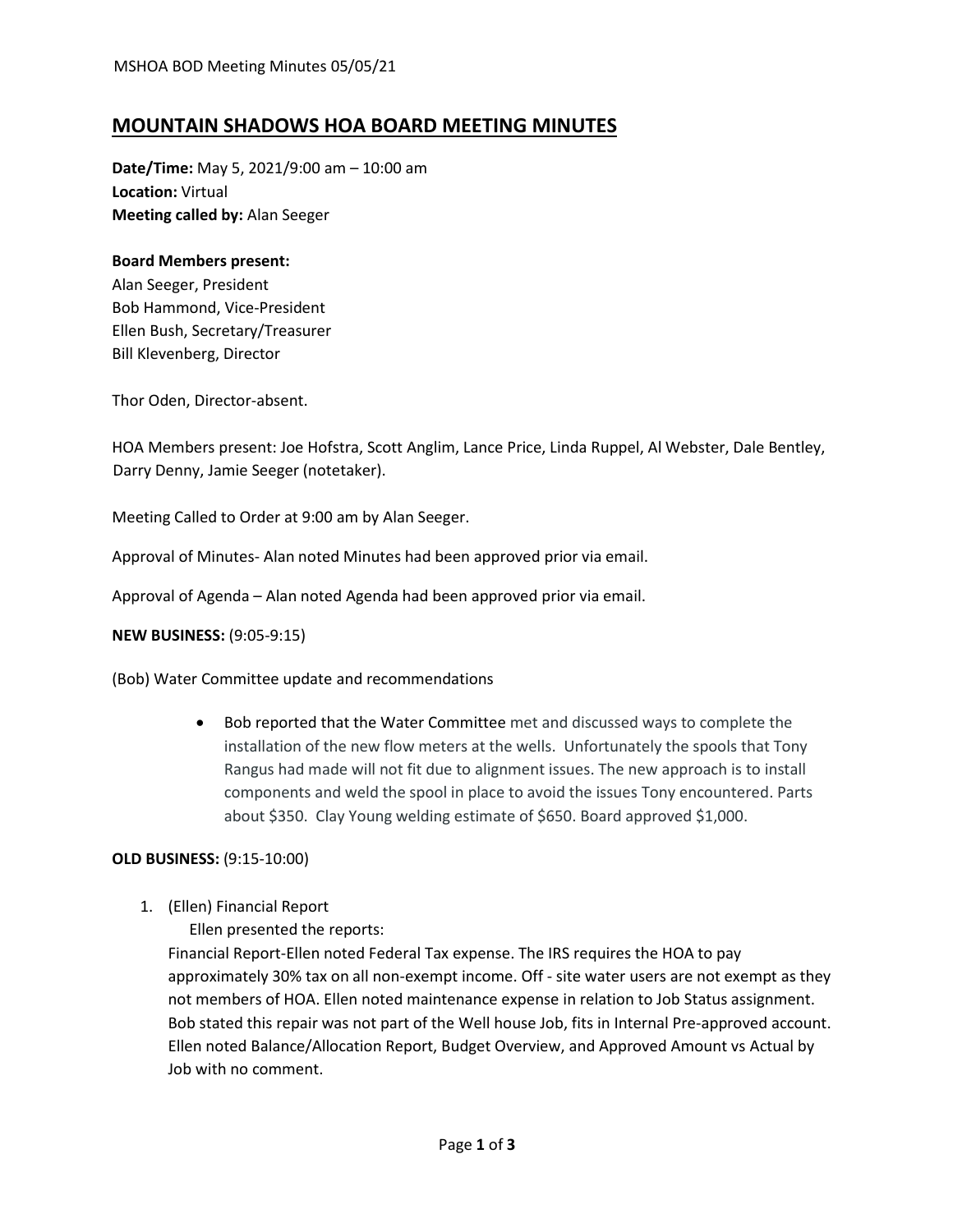Ellen presented Volunteer Time by Job Detail, noting the importance of volunteer hours for community engagement and financial savings. Bob stated he has not turned in hours. Ellen noted the importance of turning in hours. Ellen stated she had forgotten to add a Job for Bob Baker meter that Bob had brought to the attention of the Board at the April meeting. Bob moved to approve the financial report. Bill second. Approved unanimously.

# 2. (Alan) Architectural Committee Report

Alan stated building projects are falling off due to high cost and lack of materials. Alan stated that Dean Lange (Lot 65) has lost his builder and crew. Dean requested that he go ahead with putting in his driveway so he can use his lot for camping. Alan cited CCRs with 14-day limit. Alan further stated that plans for all buildings be submitted together and that the one-year build limit starts when outbuilding goes up. Joe Hofstra noted that he had submitted plans for an outbuilding to Belinda Pond, ACC member.

# 3. Update on Current Action Items

- (Ellen) Annual Meeting planning Ellen reported that the first of three emails had been sent to the membership. Second message with Proxy will be sent on May 12 as indicated on the Annual Meeting preparation spreadsheet. To date 3 names have been submitted for ACC and no nominees for the BOD. Small planning group visited the Pavilion to scope out logistics. Members will be encouraged to bring their own chairs. Bob asked about voting possibility on Zoom. Bill stated Private Chat message a possibility. Bob noted need t document. Alan spoke about need for new ideas on the Board and urged members to
	- (Thor and Ralph) Update on Written Scope of Work for road repair-No report

consider serving or motivating others to serve.

- (Bill) Additional road Information and Bid option Bill spoke to the recommendation for asphalt for long term solution. Secured solid bid from Slender Paving. Has shared with Thor. Will send to the Board.
- (Bob) Update on Diocese

Bob reviewed recent meetings with Larry Hellhake Bob had presented a Draft Amendment to the MSD Amendment. Subsequently Larry met with Boshop Peter. Seems that currently the Diocese is in a holding pattern on Garden Valley retreat center. Bishop has other construction projects underway in Boise. Bob further noted the Diocese property entrance has been cleaned up. Ellen thanked Bob for all his work on negotiations with the Diocese. Bob stated he will collate all recent pertinent document s and communication for archival purposes for future reference.

• (Alan) Fire Exercise